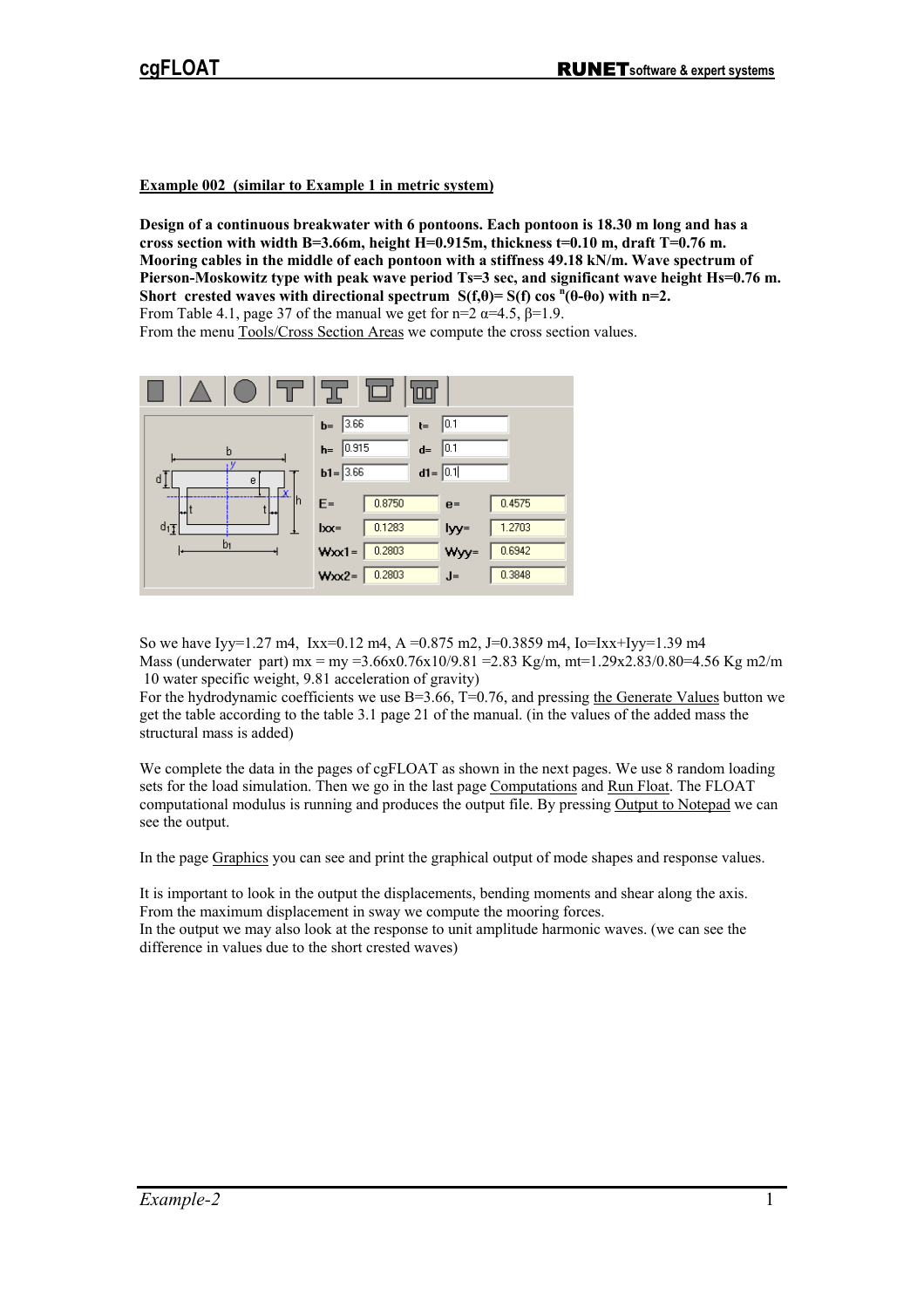| General data                                                                                                                                                                                                                                                                                                                                                                                                                                                                                                                            |                                                                                                                                                                                                                                                                                                                                                                                                                                                                                                                                                                                                                                                                                                                                                                                                                                                                                             |  |  |  |  |  |
|-----------------------------------------------------------------------------------------------------------------------------------------------------------------------------------------------------------------------------------------------------------------------------------------------------------------------------------------------------------------------------------------------------------------------------------------------------------------------------------------------------------------------------------------|---------------------------------------------------------------------------------------------------------------------------------------------------------------------------------------------------------------------------------------------------------------------------------------------------------------------------------------------------------------------------------------------------------------------------------------------------------------------------------------------------------------------------------------------------------------------------------------------------------------------------------------------------------------------------------------------------------------------------------------------------------------------------------------------------------------------------------------------------------------------------------------------|--|--|--|--|--|
| Project File<br><b>高</b> Get file<br>C:\Programfiler\Runet\cgFLOAT\Examples\Exam                                                                                                                                                                                                                                                                                                                                                                                                                                                        | Project title<br>Save to file<br>Example1 In metric                                                                                                                                                                                                                                                                                                                                                                                                                                                                                                                                                                                                                                                                                                                                                                                                                                         |  |  |  |  |  |
| Units<br>O.<br>Units in Kps and feet<br>Units in kN and meters<br>Direction of motion)<br>$\nabla$ Sway<br>Heave<br>▿<br>$\nabla$ Roll<br>Run Mode<br>$\nabla$ Eigenvalue solution<br>Frequency response<br>⊽<br>Time domain analysis<br>⊽<br>Boat Wake response<br>Eigenvalue solution<br>÷<br>Number of eigenvectors to be plotted<br>$\blacktriangle$<br>l8<br>Number of eigenvectors to be pinted<br>▼<br>$\div$<br>30<br>Maximum iterations in eingenvalue solution<br>Convergince tolerance in eigenvalue computation<br>슬<br>l-6 | Frequency response analysis (chapter 6, page 48) <sup>-</sup><br>1.00<br>Lowest spectral period (sec)<br>6.00<br>Higest spectral period (sec)<br>32<br>슬<br>Number of periods for frequency response computations (max 48)<br>Load simulation (chapter 5. page 44) <sup>-</sup><br>$\div$<br>12<br>Number of simulated random loadings (max 48)<br>Time series analysis (chapter 7, page 52) <sup>-</sup><br>0.20<br>Time interval for computations dt [sec]<br>100.00<br>Total time of time series To [sec]<br>10.00<br>Time interval for random shifts Tsh [sec]<br>1.40<br>Wilsons integration theta (default=1.4)<br>÷<br>€<br>Heave 12<br>Sway 12<br>B <sub>oll</sub> 12<br>Participating modes<br>Boat wake response (chapter 8, page 54)<br>1.00<br>Significant wave height (ft or m) Hs=<br>3.00<br>Significant wave period (sec) Ts=<br>12.00<br>Modulation wave period [sec] Tss= |  |  |  |  |  |
| (specify the negative exponent)                                                                                                                                                                                                                                                                                                                                                                                                                                                                                                         | 18.00<br>Boat speed (ft/sec or m/sec) V=                                                                                                                                                                                                                                                                                                                                                                                                                                                                                                                                                                                                                                                                                                                                                                                                                                                    |  |  |  |  |  |



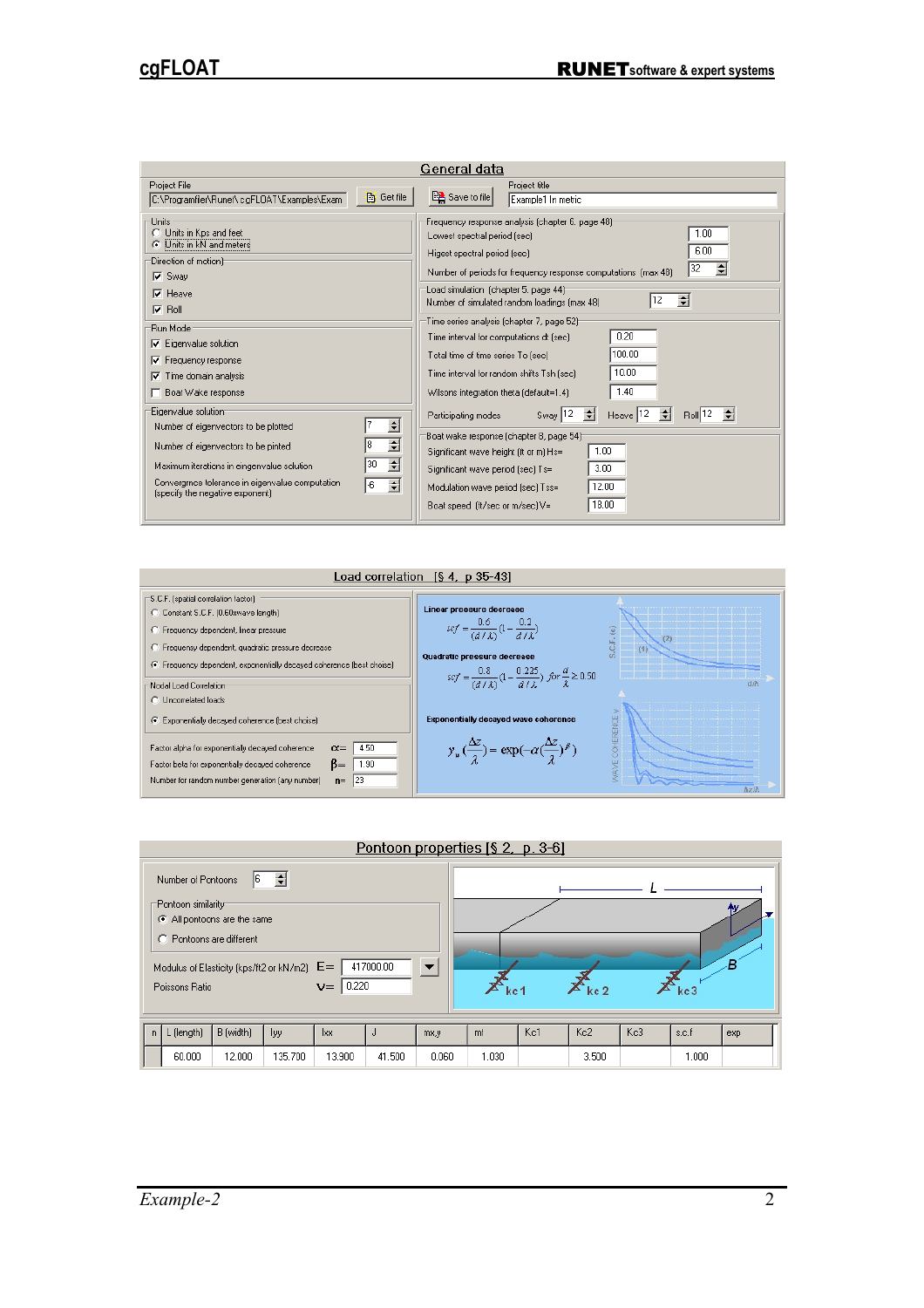| Hydrodynamic coeffisients $[\S 3, p. 7-34]$                                                                                                                                                                                                                                                                                                     |     |            |                        |                 |                  |       |       |        |            |            |
|-------------------------------------------------------------------------------------------------------------------------------------------------------------------------------------------------------------------------------------------------------------------------------------------------------------------------------------------------|-----|------------|------------------------|-----------------|------------------|-------|-------|--------|------------|------------|
| Total number of supplied hydrodynamic coefficients (interpolation between) =7<br>희<br>4<br>Number of middle period (used for eigenvalue and time series analysis)<br>в<br>Cross section width (ft or m) B=<br>3.66<br>$_{\rm \tau}$<br>$\blacksquare$<br>$B/I = 4.880$<br><b>Generate Values</b><br>Cross section draft (ft or m) $T =$<br>0.75 |     |            |                        |                 |                  |       |       |        |            |            |
|                                                                                                                                                                                                                                                                                                                                                 | sec | <b>ByS</b> | <b>B</b> <sub>vH</sub> | B <sub>vR</sub> | Z <sub>v</sub> S | ZvH   | ZvR   | CfS    | <b>CfH</b> | <b>CfR</b> |
| 11                                                                                                                                                                                                                                                                                                                                              | 1.8 | 1.072      | 3.077                  | 1.248           | 0.177            | 0.026 | 0.001 | 10.510 | 6.631      | 1.720      |
| 12                                                                                                                                                                                                                                                                                                                                              | 2.3 | 1.179      | 2.945                  | 1.246           | 0.227            | 0.073 | 0.004 | 12.497 | 10.872     | 2.112      |
| $\sqrt{3}$                                                                                                                                                                                                                                                                                                                                      | 2.7 | 1.349      | 2.865                  | 1.247           | 0.227            | 0.139 | 0.007 | 13.237 | 14.712     | 3.701      |
| 4                                                                                                                                                                                                                                                                                                                                               | 3.4 | 1.597      | 2.891                  | 1.258           | 0.168            | 0.235 | 0.009 | 12.320 | 19.358     | 4.775      |
| 15.                                                                                                                                                                                                                                                                                                                                             | 3.9 | 1.682      | 2.979                  | 1.265           | 0.121            | 0.288 | 0.008 | 10.703 | 21.799     | 4.737      |
| 6                                                                                                                                                                                                                                                                                                                                               | 4.5 | 1.689      | 3.140                  | 1.270           | 0.075            | 0.338 | 0.006 | 8.411  | 24.256     | 4.225      |
| 17.                                                                                                                                                                                                                                                                                                                                             | 5.4 | 1.632      | 3.395                  | 1.272           | 0.040            | 0.380 | 0.004 | 5.943  | 26.722     | 3.333      |



| General   Load correlation   Pontoons   Connectors   Hydr. Coeff.   Wave data   Computations   Graphics                                                                                                                                                                                                                                                                                                                                                                                                                                                                                                                                                                                                                                                                                                                     |                                                                                                                                                                                                                                                                                                                                                                                                                                                                                                                                                                                                                                                                                                                                                                                                                                                                                                                                                                                                                                                                                             |  |  |  |  |  |
|-----------------------------------------------------------------------------------------------------------------------------------------------------------------------------------------------------------------------------------------------------------------------------------------------------------------------------------------------------------------------------------------------------------------------------------------------------------------------------------------------------------------------------------------------------------------------------------------------------------------------------------------------------------------------------------------------------------------------------------------------------------------------------------------------------------------------------|---------------------------------------------------------------------------------------------------------------------------------------------------------------------------------------------------------------------------------------------------------------------------------------------------------------------------------------------------------------------------------------------------------------------------------------------------------------------------------------------------------------------------------------------------------------------------------------------------------------------------------------------------------------------------------------------------------------------------------------------------------------------------------------------------------------------------------------------------------------------------------------------------------------------------------------------------------------------------------------------------------------------------------------------------------------------------------------------|--|--|--|--|--|
| <b>A</b> Print Input<br>Make Input File                                                                                                                                                                                                                                                                                                                                                                                                                                                                                                                                                                                                                                                                                                                                                                                     | <b>Run FLOAT</b><br>Output to NotePad<br><b>A</b> Print Output<br>Get Output File<br>Output to Word                                                                                                                                                                                                                                                                                                                                                                                                                                                                                                                                                                                                                                                                                                                                                                                                                                                                                                                                                                                         |  |  |  |  |  |
| $\triangle$<br>Examplel In metric [07/01/2003 13:23:00]<br>6<br>600004113101<br>7<br>4<br>7<br>8<br>30<br>$-6$<br>32<br>10<br>12<br>18.29 3.66 1.171 0.120 0.359 2.840 4.560 0.00049.180 0.000 1.0<br>25000000<br>0.220<br>1.800 1.072 3.077 1.248 0.177 0.026 0.00110.510 6.631 1.720 0.<br>2.300 1.179 2.945 1.246 0.227 0.073 0.00412.49710.872 2.112 0.<br>2.700 1.349 2.865 1.247 0.227 0.139 0.00713.23714.712 3.701 0.<br>3.400 1.597 2.891 1.258 0.168 0.235 0.00912.32019.358 4.775 0.<br>3.900 1.682 2.979 1.265 0.121 0.288 0.00810.70321.799 4.737<br>$\Omega$ .<br>4.500 1.689 3.140 1.270 0.075 0.338 0.006 8.41124.256 4.225 0.<br>5.400 1.632 3.395 1.272 0.040 0.380 0.004 5.94326.722 3.333 0.<br>1.006.00<br>1.00 6.00 0.76 3.00 3.30 0.07 0.09<br>0.20<br>10.00<br>$1.40$ $12$ $12$ $12$<br>100.00<br>1 | PROGRAM FLOAT by C. GEORGIADIS<br>copyright EUNET case runet no<br>Examplel In metric [07/01/2003 13:23:00]<br>FLAG FOR DIRECTION  0<br>$0$ SMAY + HE AVE + ROLL<br>1 568.7<br>2 HEAVE<br>3 ROLL<br>4 SHAY + HEAVE<br>FLAG FOR SAME PONTOONS 0<br>0 SAME<br>1 DIFFERENT<br>FLAG FOR RIGID CONNECTORS 0<br>0 RIGID<br>1 FLEXIBLE<br>FLAG FOR SAME CONNECTORS 0<br>0 SAME<br>1 DIFFERENT<br>FLAG FOR RUN MODE  4<br>0 EIGENVALUE SOLUTION<br>1 EIGENVALUE + FREQUENC RE SP<br>2 FREQUENCY RESPONSE<br>3 EIGENVAL + TIME SERIES<br>4 ALL THE ABOVE<br>FLAG FOR UNITS 1<br>0 FEET-KPS<br>1 METERS-KNEWTONS<br>FLAG FOR THE SERIES INPUT 1<br>0 SIGULATED FROM SPECTRUM<br>AT EQUAL FREQUENCY INTERVALS<br>1 SINULATED FROM SPECTRUM AT<br>EQUAL SPECTRA AREAS<br>2 INPUT TIME SERIES<br>3 READED FROM TAPE 11<br>FLAG FOR S.C.F.  3<br>0 INPUT VALUES<br>1 LINEAR PREASURE DECREASE<br>2 OUADRATIC PRESURE DECREASE<br>3 MORE ACURATE<br>FLAG FOR LOAD CORRELATION 1<br>0 UNCORELATED<br>1 EXPONENT CORRELATION<br>FLAG FOR BOAT WANE ANALYSIS 0<br>0 REGULAR ANALLYSIS<br>1 BOAT WANE ANALYSIS |  |  |  |  |  |
| $\blacktriangleleft$<br>$\blacktriangleright$                                                                                                                                                                                                                                                                                                                                                                                                                                                                                                                                                                                                                                                                                                                                                                               | 2 BOAT WAKE ANALYSIS<br>FLAG FOR GAVE SPECTRUM<br>0 SPECTRUM INPUTED<br>ı                                                                                                                                                                                                                                                                                                                                                                                                                                                                                                                                                                                                                                                                                                                                                                                                                                                                                                                                                                                                                   |  |  |  |  |  |